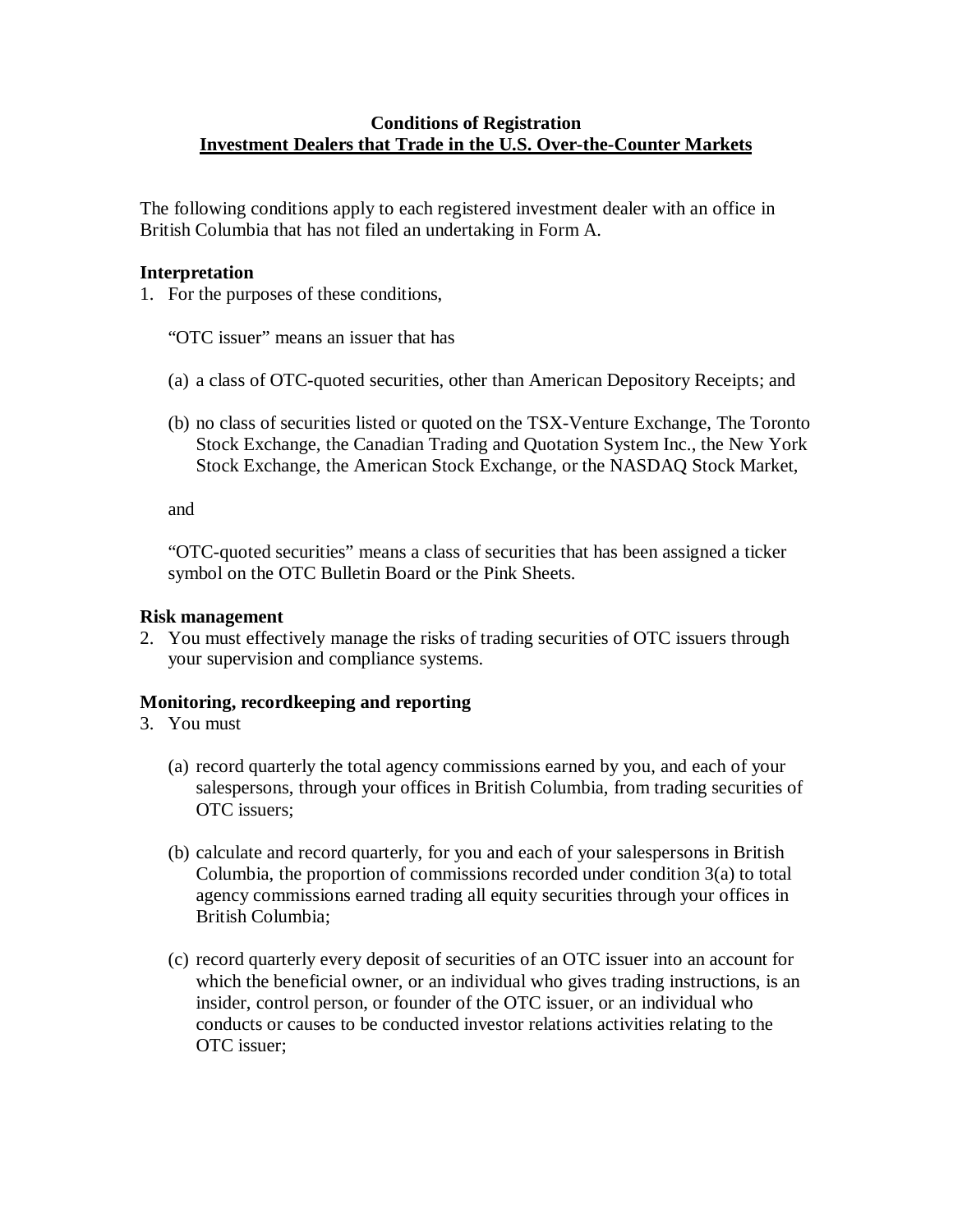- (d) record quarterly the total number of deposits of securities of OTC issuers you refuse under condition 8; and
- (e) within 30 days of the end of each calendar quarter, report in Form B to the British Columbia Securities Commission the information recorded under conditions 3(a), (b), and (d).

# **Establishing beneficial ownership**

- 4. You must not accept an order to sell securities of an OTC issuer deposited in an account at your firm until you make the inquiries necessary for you to form a reasonable belief that you know the identity of the beneficial owner of those securities. If the person you believe to be the beneficial owner of the securities is not an individual, you must make the inquiries necessary for you to form a reasonable belief that you know the identity of every individual who controls the beneficial owner.
- 5. You must take reasonable steps to determine, for every person you identify under condition 4,
	- (a) whether the person is an insider, control person, or founder of the OTC issuer, or an individual who conducts or causes to be conducted investor relations activities relating to the OTC issuer; and
	- (b) if so, how the beneficial owner acquired the securities.

### **Responsibility of designated person**

- 6. You must designate a director or officer of your firm to manage and enforce these conditions.
- 7. Your designated person must, in writing, approve the policies and procedures you adopt to comply with these conditions, and confirm that those policies and procedures will ensure compliance with these conditions.
- 8. You must not accept a deposit of securities of an OTC issuer through the physical deposit of share certificates until your designated person approves the deposit.

### **Expiry**

9. These conditions expire on December 31, 2011.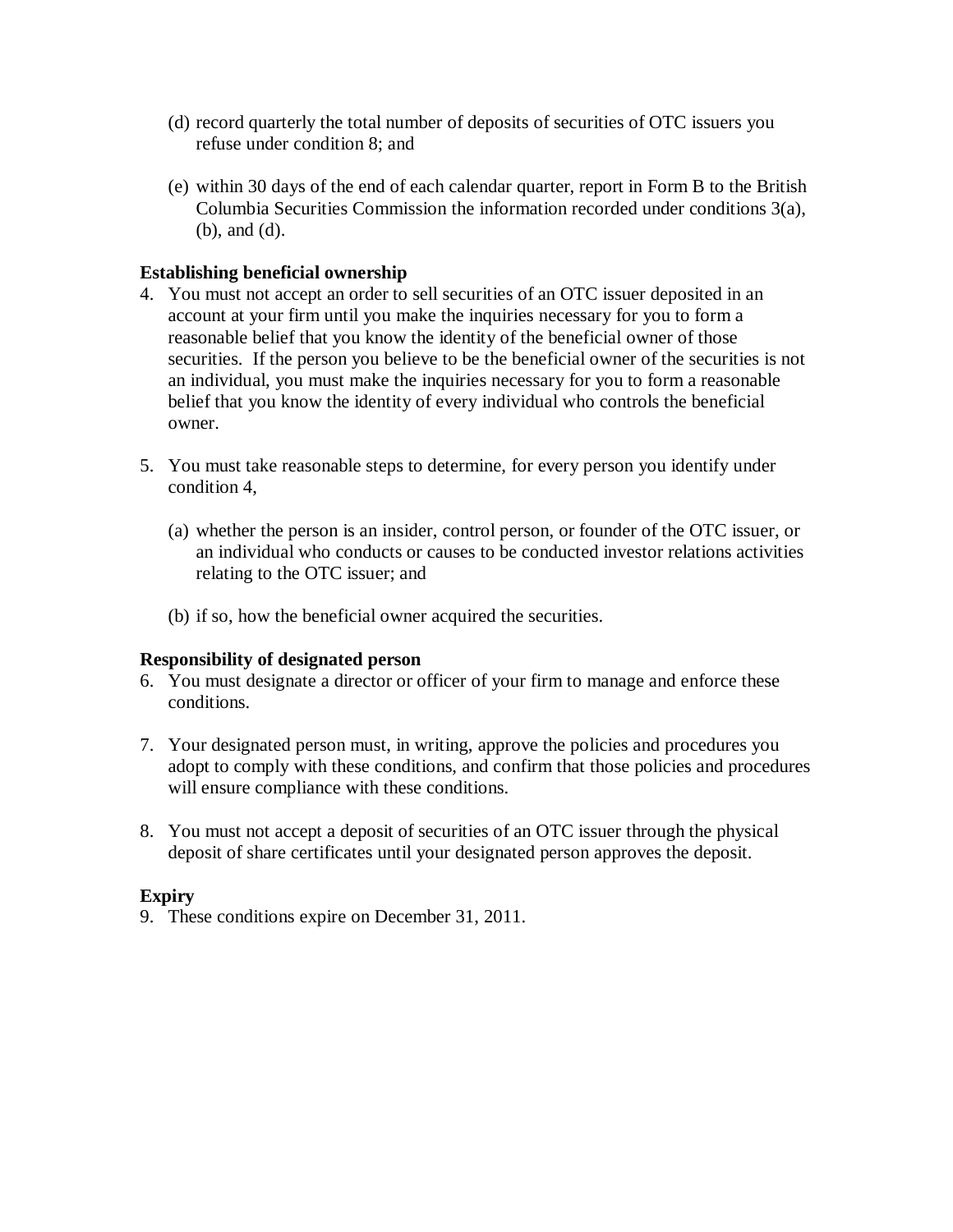# **Form A**

# **Undertaking**

# **[Firm name] (the "firm")**

#### *Securities Act***, RSBC 1996, c. 418**

- 1. The firm undertakes to the British Columbia Securities Commission not to trade, for its own account or the account of any other person, securities of an OTC issuer until December 31, 2011.
- 2. Despite paragraph 1, the firm may make an isolated trade in securities of an OTC issuer if
	- (a) the trade is on behalf of a client who does not trade in securities of OTC issuers, either generally or occasionally, as part of his or her investing activities, and
	- (b) the firm records the relevant details of all trades made under this paragraph.
- 3. The Firm may withdraw this undertaking by notifying the Director, Capital Markets Regulation Division, British Columbia Securities Commission, of its intention to do so 10 days before making any trades that would be contrary to this undertaking.

(Date)

 $\overline{a}$ 

 $\overline{a}$ 

 $\overline{a}$ 

[Firm name]

<sup>(</sup>Name of Signing Authority – partner, director or officer)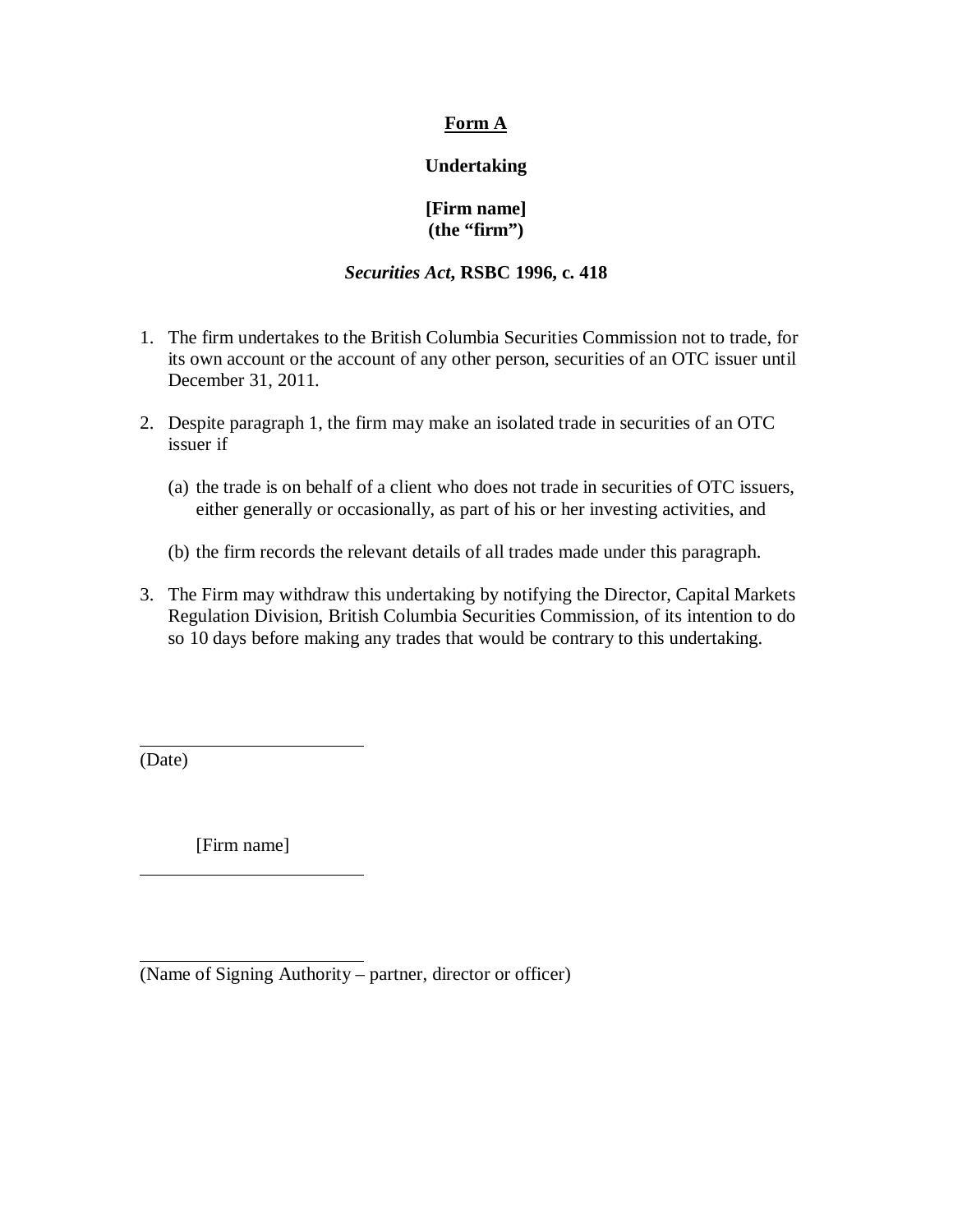# **Form B**

# **Investment Dealer Trading in OTC Issuer Securities**

| 2. |                                                                                                                                                                                                                                |                                  |  |
|----|--------------------------------------------------------------------------------------------------------------------------------------------------------------------------------------------------------------------------------|----------------------------------|--|
| 3. | Total commissions earned by the dealer from trading OTC issuer securities                                                                                                                                                      |                                  |  |
| 4. | Total commissions earned by the dealer from trading other equity securities                                                                                                                                                    |                                  |  |
| 5. | Proportion of commissions earned by the dealer from trading OTC issuer<br>securities relative to total commissions earned trading other equity securities:<br>$\frac{9}{6}$                                                    |                                  |  |
| 6. | Total commissions earned by each salesperson from trading OTC issuer<br>securities:                                                                                                                                            |                                  |  |
|    | Salesperson: 2000                                                                                                                                                                                                              | Commission: Commission:          |  |
|    |                                                                                                                                                                                                                                | Commission: New York Commission: |  |
|    | Salesperson:                                                                                                                                                                                                                   |                                  |  |
|    | Salesperson:                                                                                                                                                                                                                   | Commission: Commission:          |  |
|    | Salesperson: 2000 and 2000 and 2000 and 2000 and 2000 and 2000 and 2000 and 2000 and 2000 and 2000 and 2000 and 2000 and 2000 and 2000 and 2000 and 2000 and 2000 and 2000 and 2000 and 2000 and 2000 and 2000 and 2000 and 20 | Commission:                      |  |
|    | Salesperson: 1997                                                                                                                                                                                                              | Commission: 2000                 |  |
|    | (attach additional pages as necessary)                                                                                                                                                                                         |                                  |  |
| 7. | Total commissions earned by each salesperson from trading other equity<br>securities:                                                                                                                                          |                                  |  |
|    | Salesperson: 1999 and 2009 and 2009 and 2009 and 2009 and 2009 and 2009 and 2009 and 2009 and 2009 and 2009 and 2009 and 2009 and 2009 and 2009 and 2009 and 2009 and 2009 and 2009 and 2009 and 2009 and 2009 and 2009 and 20 | Commission: Commission:          |  |
|    |                                                                                                                                                                                                                                | Commission: 2000                 |  |
|    |                                                                                                                                                                                                                                |                                  |  |
|    | Salesperson: 2000                                                                                                                                                                                                              | Commission:                      |  |

Salesperson: Commission: Commission:

Salesperson: Commission: Commission:

(attach additional pages as necessary)